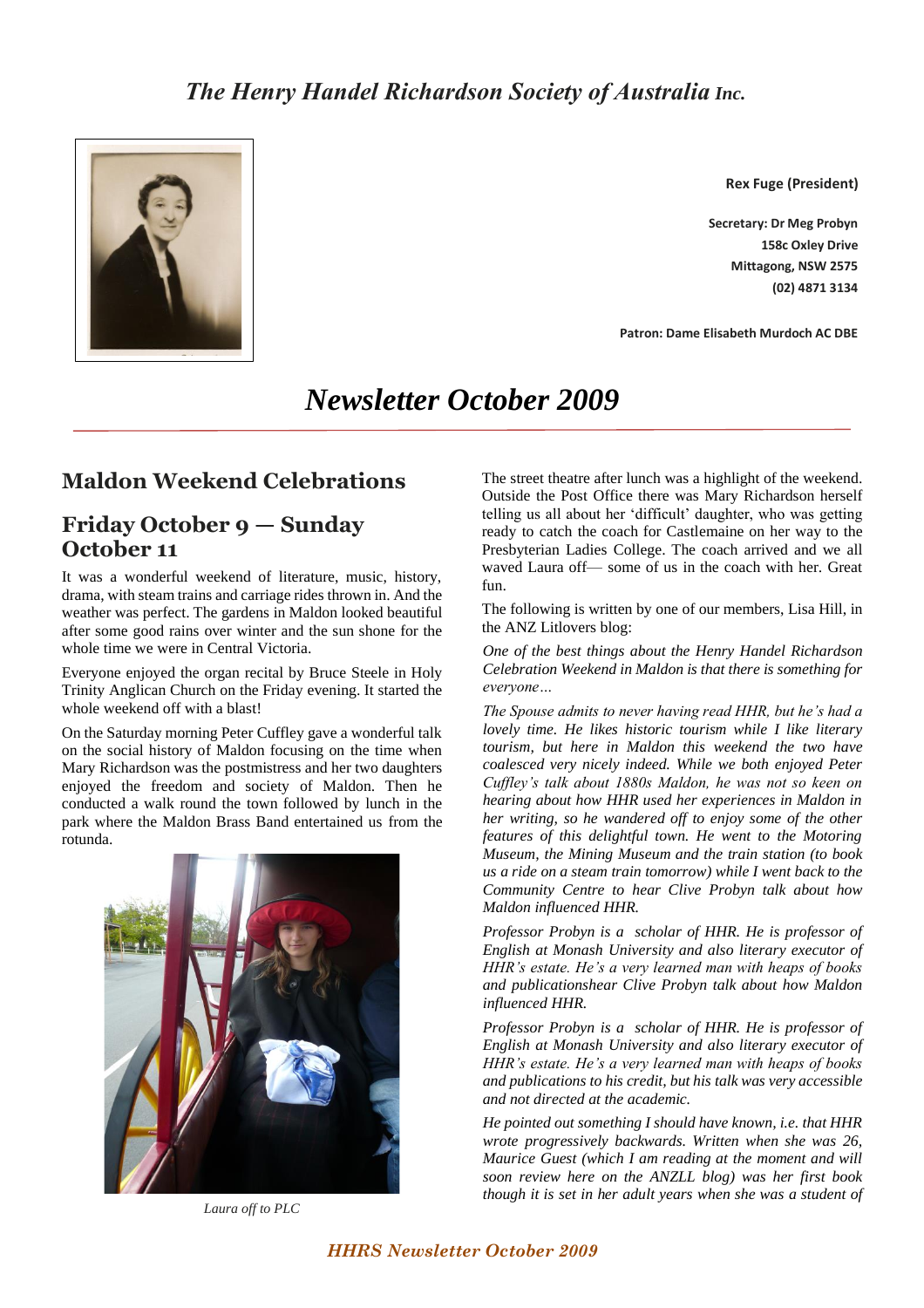*music in Germany. It is her later books, which return to her childhood and the trilogy, which recreates her parents' lives twenty years before she was born. All her books address two fundamental questions of identity:*

### *Where do I come from?*

### *Does understanding my origins help me to know who and what I am[?](http://anzlitlovers.files.wordpress.com/2009/10/the-getting-of-wisdome.jpg)*

*All her characters are created from within the orbit of her own experiences and are aspects of herself. This is obvious in The Getting of Wisdom because it covers her girlhood and adolescence and is the story of the making of herself. She was interested in exploring boundaries, and was in some ways a rebel, interested in seeing how far things might go. In this sense Maldon shapes her writing, and school does so too: Laura is unschooled by Maldon because here she had freedom from supervision while her mother was busy in the post office. It is at school at PLC in Melbourne, that she learns the importance of lying in order to be genteel. She can conceal the embarrassing truth about her social position, that that her mother makes her clothes and earns her living working in a post office…*

*Melbourne, said Clive Probyn, is in HHR's novel a 2D panorama. Leipzig, in Maurice Guest, is strongly evoked, but no more strongly than the relationship around the central characters. HHR was indifferent to more than the surface of her settings; she wasn't interested in Leipzig's military history or its commercial heart, and she wasn't interested in the mining history of Maldon either. It's how her cities and towns impact on her characters that matters.*

*Clive Probyn says that it's important not to underestimate HHR, because she's very complex. Her autobiography, Myself When Young is not as close to the truth of her life as the novel The Getting of Wisdom is. He pointed out that HHR idealised her childhood in Maldon in this biography as a sort of paradise, and the garden at the post office as a bountiful Garden of Eden, but this biography was written at the height of the Blitz in London, when hunger, privation and fear were everyday realities. It is to HHR's fiction that we should look to find out more about the real Ettie.*

*Maldon is the genesis of The Getting of Wisdom. HHR wrote that her time there was 'the happiest days of my childhood, free of childish anxieties… in carefree sunlit surroundings.' In Myself When Young she writes eloquently of the trees, of Mt Tarrangower in the background, of fruit trees in blossom and the abundance of the garden which – she understood 60 years later – had made her healthy and physically free. There is little of this in The Getting of Wisdom but there is enough to show her exile from it at PLC and how this expulsion from the Garden of Eden contributed to her becoming' someone else'.*

*For in this novel Laura makes the discovery that identity is not given but made. It is fabricated, and a product of our own choices. In her settler society in Maldon everything is possible: she can – like any other settler in a colonial society – create a new self. Getting the choices wrong means the difference between being 'in' and being 'out', between success and failure, and the getting of wisdom means accepting hypocrisy as the way of the world. For her, it's not talent or intellect, it's money that makes the difference: it can cloak shortcomings, though some of the wealthiest can't* 

*cover their own past and a shady or embarrassing background can't withstand scrutiny. A connection with trade, for example, is a taint that nothing can remove. Her own mother working for a living, in the days when ladies did not work is fatal. This seems preposterous to us now, and HHR's fiction is a reminder of how far we have come since the days when such constraints could blemish an entire life.*

*Laura's other discovery has to do with the power of fiction. Her most painful truth is when she is witness to the Annie's expulsion for theft. She recognises the temptation for a poor student but it's the drama, the melodramatic power of the event that jolts her writing career into gear. Laura has read Dickens' Bleak House, and from her experience in literature she can predict Annie's fate. She has learned that you do not need to travel to Venice to write about it, and a narrative need not be true as long as it might have been true. HHR's fiction becomes free to represent an ideal truth, not the actual truth, and it's false to expect literature to be a transcription from life.*

*Clive Probyn talked at some length about Ettie's curious relationship with the Reverend Jack Stretch. It was entirely one-sided. He was fifteen years older than her, but she felt an intense passion for him, and never felt anything like this longing again. It is this experience, it seems to me, that is recreated in Maurice Guest, where both Laura and Maurice are obsessed by unrequited love. Laura says that she knows she will never experience such passion again, and surely HHR wrote those words from her own heart?*

This has been an enriching weekend. I have met so many interesting people, and learned such a lot about one of my favourite writers. Here on my blog I want to say a public thank you to the organisers, Sally Morris, Marg Taylor and Janey Runci, and also to the army of volunteers who have made us *all so welcome and ensured that the weekend has been a resounding success.*

We all echo Liz Hill's thank yous.

Clive's lecture is available on the HHR Website, as is Graeme Charles' talk on HHR's sister Lil. There were two films—on Saturday we saw *The Getting of Wisdom* introduced by Lesley Grant, who was the librarian at the PLC and very knowledgeable about the school and HHR. Then following Graeme's talk, the 1960s documentary *Summerhill* was shown.

The displays about the Richardsons and the signage around Maldon were works of art. We congratulate all the people involved in the production of the whole event. Thank you Maldon!

#### **\*\*\*\*\*\*\*\*\*\*\*\*\*\*\*\*\*\*\*\*\***

The following three items were displayed on posters in the Community Hall and were produced by Helen McBurney who has been researching on HHR matters in the Tarrangower Times and the State and National Archives. This first one involved Mary Richardson in a court case.

**TARRANGOWER TIMES Saturday 26th January 1884** *MALDON PETTY SESSIONS Thursday January 24th 1884 Before the PM Messrs Way and Hannay JsP*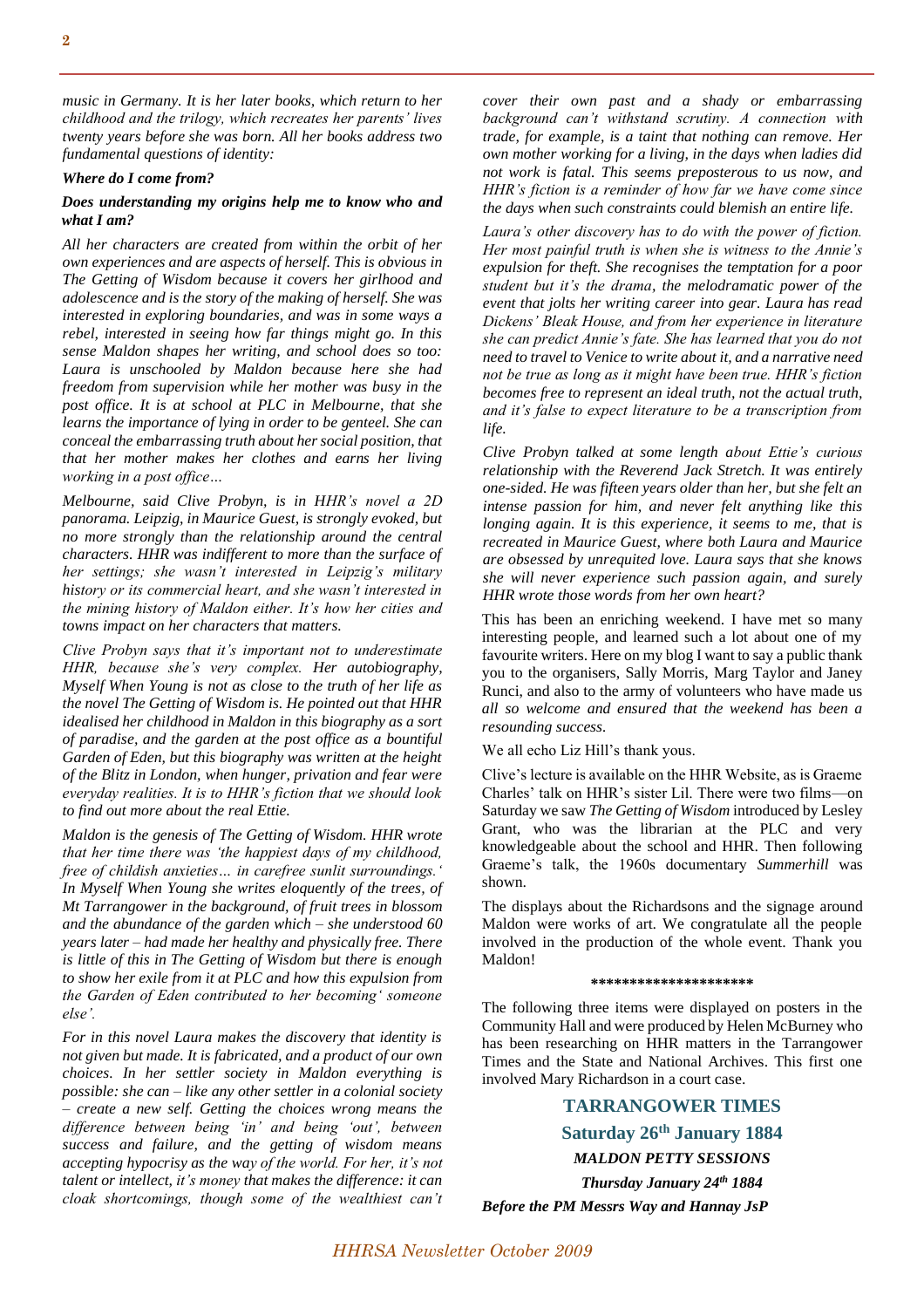#### *THE EMBEZZLEMENT AT THE POST OFFICE*

Thomas Freebody was brought up on remand charged with stealing certain money to wit £30 the property of her Majesty in Victoria.

Mr A Lomax, Detective Officer of the Postal Department prosecuted. Mr Best defended.

After briefly stating the case which was brought under the 141 section of criminal law statute, Mr Lomax called for the first witness.

Isabella Niven sworn, who deposed—I reside at Baringhup, I am a widow. The Savings Bank book produced, No 962 is mine, it was issued to me at Maldon. I see an entry of £6 on the  $7<sup>th</sup>$  day of December last; I made that deposit at the Maldon office. I gave the money and the book to a young man, he was within the door inside the post office, I don't know who I gave it to, I did not say anything when I handed it to him. It was handed to me back by the same person who took it. He did not say anything. I did not see what was done with the book when it was inside the office. This was about 11 or 12 o'clock in the forenoon. I looked at my pass book when it was returned, I saw the entry and looked at the same and saw it was £6. I have not received any acknowledgement from the General Post Office, I cannot remember if I made the deposit on the  $7<sup>th</sup>$ December, it was in the month of December.

Elizabeth James deposed  $-$  I am the wife of W. James, Growlers Gully. The book produced is my husbands. I see an entry of a deposit of  $£20$  on the  $5<sup>th</sup>$  day of December last. I deposited that sum on behalf of my husband on that day at the Maldon Post Office. I handed the book and money together to the accused, he was standing inside the door inside the post office, I was outside, this was about half past 10. I did not see what he did with the book, he handed it back to me. He said £20 when he handed me the book. I examined the book and saw the entry of £20, I saw the initials.

William James, - I am a miner, remember going to the Maldon Post Office on the 22<sup>nd</sup> of December last, I saw the accused at the office on that occasion. I asked him whether it would be too much trouble if he would go and see if there were anything for me from the Post Office Department, this had reference to the £20 which was deposited by my wife. He said the holidays were coming on and after the holidays the receipt would be back all right. I never got a receipt for the £20 from the Post Office Department.

William Berryman:—I am a bootmaker, the book produced is mine. I see an entry of £4 on the 29<sup>th</sup> of December, I made that deposit myself. I handed the book and money to the accused. He was within the Post Office door, he returned the book to me, nothing was said. I examined the book before I left the office and saw the entry as it appears in the book. I did not observe the mistake as to date. I made the deposit on a Saturday about 2 o'clock. I have not received any acknowledgement from the Post Office Department for that sum of £4.

Mr Lomax remarked that the stamp was made to appear the 30<sup>th</sup> which was on Sunday.

M. Richardson:— I am Post Mistress at the Maldon Post Office. The office is also a money order and Savings Bank. The three pass-books produced, represent depositors books in the Maldon office. I know the accused, he was employed by

Government in the Maldon Post Office, he came about the middle of September last and ceased duty on the 5<sup>th</sup> of January this year. He was senior messenger and assistant—his official position was telegraph messenger. In reference to money orders and savings bank deposits, I gave him general order to act for me, to enter all moneys in the book and put the money in a certain drawer. He was instructed to enter Savings Bank deposits in the block sheet of this book. It was his duty to enter the transactions at once in this book before he returned the deposit book. The money I look over every day at three o'clock and compare it with the blocks to see it corresponds. I make out a daily statement whenever there are Savings Bank transactions, this statement is forwarded to the head office in Melbourne in accordance with the regulations. The money order and Savings Bank business is transacted between 10 and 3 daily. I see the passbook marked B contains an entry marked  $\pounds$ 6 on  $7<sup>th</sup>$  of December last. It bears the initials of the accused. I did not receive that amount from the accused. There is no corresponding entry in the block of the daily account book. The witness gave similar evidence as to the entry of £20 in Mr Jame's book, which bore the initials of the accused, and said I did not receive that amount. The witness also gave evidence as to the £6 deposited by Mr Berryman, and said I did not receive that sum. Witness continued from what I learnt, I suspended the accused from duty on the 5<sup>th</sup> January. In reference to the three sums of money in reply to question he said, I have forgotten to enter it alluding to the Jame's deposit, but it is alright in the drawer. I said give me the key of your drawer, he replied—I left the key in my coat pocket at my lodgings —I said, the other messenger must go for it. He then said —*Mrs Richardson I may as well tell you that I spent the money*. I then suspended him from duty. He gave me a list of what moneys he had taken, this list mentioned the accounts alluded to day. He said he was very sorry and would make it all good.

Mr J. Gunn:—I am a clerk in the money order and Savings Bank branch of the General Post Office. I produce a statement of the general accounts of the Savings Bank of I. Niven, W. James and W. Berryman. I have the daily statement of the Maldon Office for the  $7<sup>th</sup>$  December. There is no entry of £6 in favour of I. Nevin, W James has not been credited with £20 and there is no entry of W. Berryman's £4.

Alfred Lomax sworn:—On the 10th of the present month in company with Sergeant McAllister I arrested the accused charged on a warrant with embezzlement, as a public servant. I read the warrant to him and he made no reply in any way in connection with this case.

Mr Lomax said this was the case for the prosecutrix.

Mr Best said there had been a failure to prove the case under the  $141<sup>st</sup>$  section of criminal law, and read the section. He contended that the accused was employed as senior messenger according to the evidence of Mrs Richardson, and not receiver of money in connexion with the Savings Bank, he therefore considered the charge should be brought under section 68, accused did deny having abstracted money.

The P.M. asked the accused if he desired the case to go on jury, or dealt by the bench.

The P.M. said the case was a serious one and sentenced the prisoner to 12 months hard labour.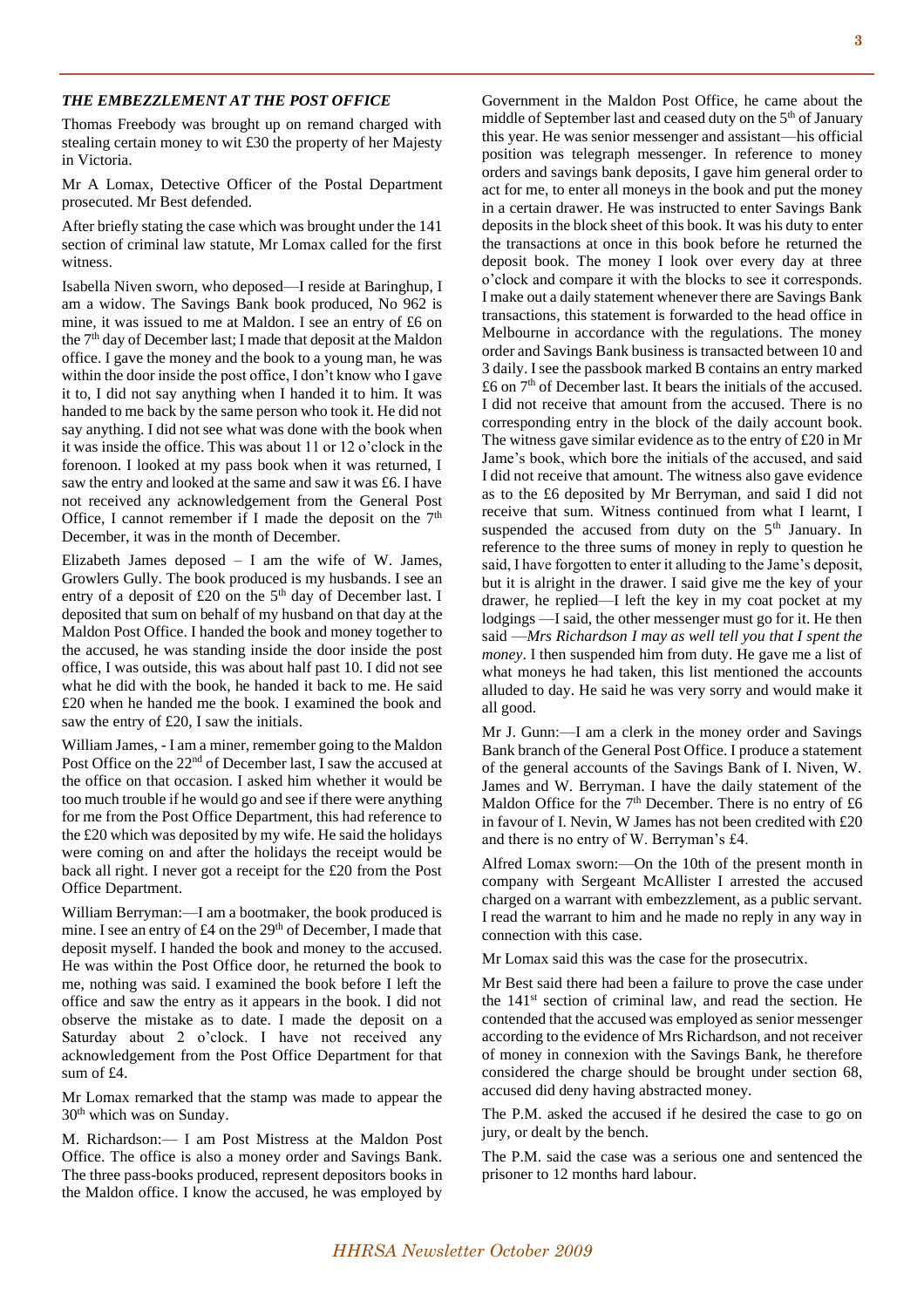#### **MALDON POST OFFICE**

Postal services were offered in Maldon from the appointment of a postmaster on 14 March 1854. Initially there was no special building and no mail delivery service. The postmaster was also storekeeper and mail could be sent from and delivered to his store. Many of the initial appointees continued their duties for very short time spans.

Telegraph services were offered from 1 August 1859 and Savings Bank facilities were added from 6 November 1865.

In 1869 tenders were called for the building of a Post Office and Residence. The builder was Edward Bros & Inglis at a cost of £1094. The building works started on 17 July 1869 were completed in 1870 and has been the Maldon Post Office since then. Alterations and repairs were carried out in 1870 and the telephone exchange installed in 1908.

In the 1880s Post Office Hours were 8am to 8pm, 6 days per week (Sunday was a day off) with limited services on public holidays.

| <b>Appointment Date</b>      | Name                 |
|------------------------------|----------------------|
| 14 March 1854                | James G Pollard      |
| 15 Jan 1855                  | <b>RG</b> Cooke      |
| 1 July 1855                  | Frank Lewin          |
| 1 April 1857                 | <b>MT</b> Mason      |
| 1 June 1857                  | John Wright          |
| 1 August 1859                | Arthur D Ellis       |
| 21 July 1865                 | Frederick O'Farrell  |
| 1 Jan $1867 - 14$ Aug $1875$ | Thomas Reed £325     |
| 6 Sept.1875 - 31 July 1880   | George E Groves £240 |
| 31 July1880 - 27 Jan 1887    | Mary Richardson £120 |
| 1 May 1887 -                 | James S Hughes £ 220 |

#### **Maldon Post Office Business under Mary Richardson:**

| <b>Business Item</b> | 1880           | 1886                  |  |
|----------------------|----------------|-----------------------|--|
|                      | Number / Value | Number / Value        |  |
| Telegraph items      | 1841/£95       | 6362 / £225           |  |
| Money Orders         | 847 / £ 2096   | $1110 / \pounds 2720$ |  |
| issued               |                |                       |  |
| <b>Money Orders</b>  | 738/£1825      | $950 / \pounds 2772$  |  |
| paid                 |                |                       |  |
| <b>Savings Bank</b>  | 424 / £ 3378   | 494 / £ 5906          |  |
| Accounts             |                |                       |  |

#### **\*\*\*\*\*\*\*\*\*\*\*\*\*\*\*\*\*\*\*\*\***

## **MARY RICHARDSON in the POST OFFICE SERVICE**

In 1878 after the collapse of Walter Richardson, Mary received assistance from friends in the Queenscliffe post office, Henry Dod and his sister Bessie who offered to teach her the skills to work in the Post Office. Henry Cuthbert, a long-term friend of the Richardsons, was at that time the Post Master General for Victoria and appointed Mary as postmistress at Koroit in the Western district of Victoria. Mary took up this appointment after she had a modicum of training and could organise for the sale of household goods and removal of herself daughters and a niece to Koroit.

In Koroit Mary replaced Agnes Hayes who had been in the position of Post Mistress since April 1876. This position gave the family a small income and home but was a very difficult time for them as Walter Richardson's health deteriorated and he finally died there on 1 August 1979.

Henry Cuthbert ceased as PMG in July 1878 and recommenced in the position in June 1880. At the end of July 1880 Mary was appointed to the position of postmistress at Maldon. This appointment created some controversy. A letter to the Argus on the  $27<sup>th</sup>$  of August 1880 claimed her appointment was because she had a political friend in power.

The Tarrangower Times on July 24<sup>th</sup> 1880 noted "It will be a surprise to many that Mr Groves who has fulfilled the position of Post and Telegraph Master for some years on (sic) Maldon is about to remove to Beechworth, the position held by Mr Groves is to be delegated to a lady." At Maldon, Mary was in charge of a staff of three, two letter carriers and an office clerk. There were many other female staff both Welshman's Reef and Newstead had postmistresses at the time of Mary's appointment.

The TT remained critical of the postal services in Maldon over the time of Mary Richardson's tenure. On 6 June 1883 they complained of the "inconsistencies" of the postal arrangements particularly the late arrivals and early despatches of mails.

On 23 January 1886 they reported that the chief difficulty in relation to the desired appointment of a resident Receiver and Paymaster "is the fact of a postmistress being in charge here instead of a postmaster". They went on to state that "nothing short of a resident officer would satisfy locals and the appointment of a postmaster in lieu of a postmistress was suggested."

On 25 August 1886: "Twice recently we have sent to the local post office to obtain stamps for posting the Times and have been unable to get them. Whose fault this is we are unable to say but the absurdity of an office like Maldon not being able to supply a few shillings worth of stamps is manifest."

TT Wednesday 26 Jan 1887: "Mrs Richardson, who has been acting as post mistress at Maldon for some years past, has been appointed to the charge of the South Richmond Office. Mr Botheras is in charge of the Maldon Post Office at present and will remain so until a permanent officer is appointed."

TT Saturday 29 Jan 1887: "Mrs Richardson, late postmistress at Maldon left by the 11.50am train yesterday for Richmond. A large number of friends were on the platform to say 'good bye' and Mrs Richardson was presented with a handsome brooch as a souvenir from her friends."

On 1 February 1887 Mary Richardson took up the position of Postmistress at the Richmond South Post Office. The residence attached to the small red brick office was much smaller than that in Maldon and had little garden. Mary resigned from this position after only three months, bringing an end to her post office career. She was paid a gratuity of £80 for her  $8\frac{3}{4}$  years of service.

TT Weds 12 Jan 1887: "The opening of the new chancel of Holy Trinity church will take place this evening at 7.30 pm. The following is a list of donors…. Mrs Richardson, large Bible for lectern."

**Training:** Queenscliffe: 15 July 1878 at a nominal salary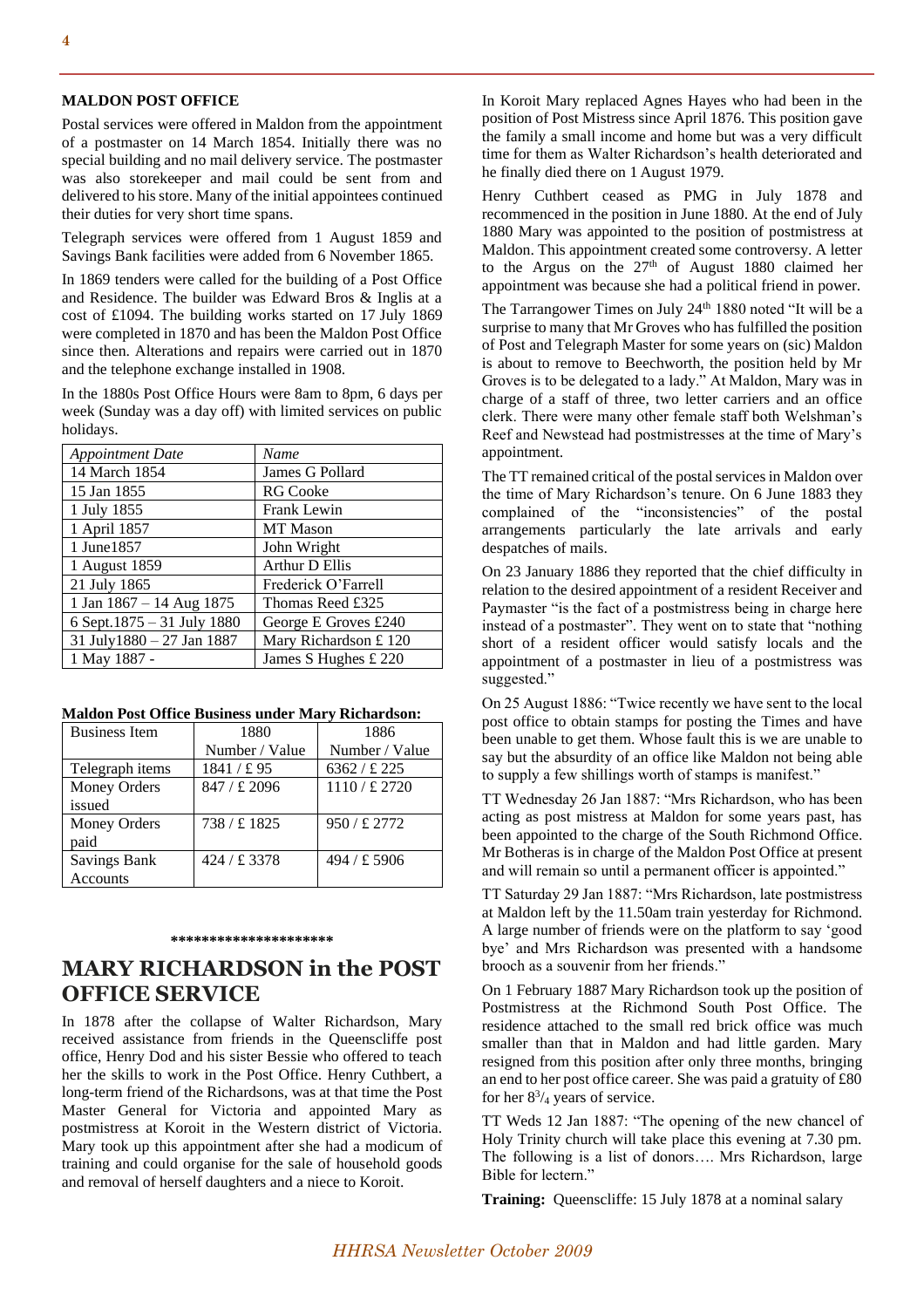#### **Postmistress at:**

**Koroit:** appointed 29 July 1878 but did not start until 20 September 1878 to July 1880 Salary £72 per annum

**Maldon:** 30 July 1880 to 28 Jan 1887

Salary of £120 increased to £144 in 1885

**Richmond South** 1 Feb 1887 to 30 April 1887

Salary of £120

Resigned and paid gratuity of £80 for 9 years service.

# **Poems from the Trivia Competion**

The following poems must only be read after a glass or two of your favourite wine! We thought they were terribly funny at the Saturday night dinner at Maldon and as they were written in a very short space of time, they're not bad!

*There was a beaut town named Maldon By the lee of a hill, a bald one, Lived a writer of novels most splendid Ettie, whose fame never ended.*

*Poor Ethel felt such a wretch When her love was rejected by Stretch And although she was spurned, in her book she still yearned, But at least he wasn't a lech.*

*Mary had a little girl Ethel was her name They came to Maldon Post Office And found eternal fame.*

*Nurtured by the Maldon sun, Supported by a working mum, Transitioned to a northern sphere With music, books and not a fear.*

*In streams and gullies Ettie played With sister Lil her willing maid While Mother toiled with postage drear For just one twenty pounds a year.*

*The ladies college is where she went Where all the girls were slightly bent She learnt the way to cheat and lie When she had dreams, they were pie in the sky.*

*Maldon was founded on gold Richardson had a story to be told She assumed the name of a male As women writers were beyond the pale.*

*The Richardsons came to Maldon Town Where Mary R whipped up a gown, For Ettie to wear to the Ladies' College Exposing her lack of fashion knowledge.*

*There was Ettie and Lil, and Mary and Bill And stampers and diggers all over the hill And drinking and gambling and much else besides And sleek gorgeous Jack and great buggy rides!!!*

*Rich in literature and gold Maldon manages to enfold HHR and Beehive mines Both of these, this town defines.*

*A young Maldon lass called Ettie Jumped off the Queenscliffe jetty Having gorged on pasta – she blamed the disaster On extravagant use of spaghetti.*

*A small inconsequential brick home with a sumptuous garden Where seeds were sown and nurtured For a wisdom that, thankfully, She did not keep to herself.*

*There was a postmistress called Mary Had a daughter so very contrary Sent her off in a coach Without a reproach To a college particularly scary.*

### **Farewell to Maldon**



*One of the highlights of the Maldon weekend was the performance of a short dramatisation by Janey Runci of Laura's departure for the Presbyterian Ladies College. It was staged on the front verandah of the Post Office and the actors were wonderful. Mother was played by Bev Geldard, the coach driver was John Arnold, Pin was Jemima Morris and Laura was Maddi Bosaid.*

# **The Getting of Wisdom at the State Library**

One of our enthusiastic members, Heather McNeill, alerted us to a screening of The Getting of Wisdom during The Independent Type: Books and Writing in Victoria (exhibition) at the State Library in Melbourne earlier this year. We decided it would be a good thing to invite Society members and friends to attend the screening at the Library Theatrette on Thursday July 2. It was after all an opportunity for Melbourne-based Society members to get together without having to travel to more distant places such as Chiltern, Maldon and Queenscliff, which have all hosted HHR events during the past 12 months.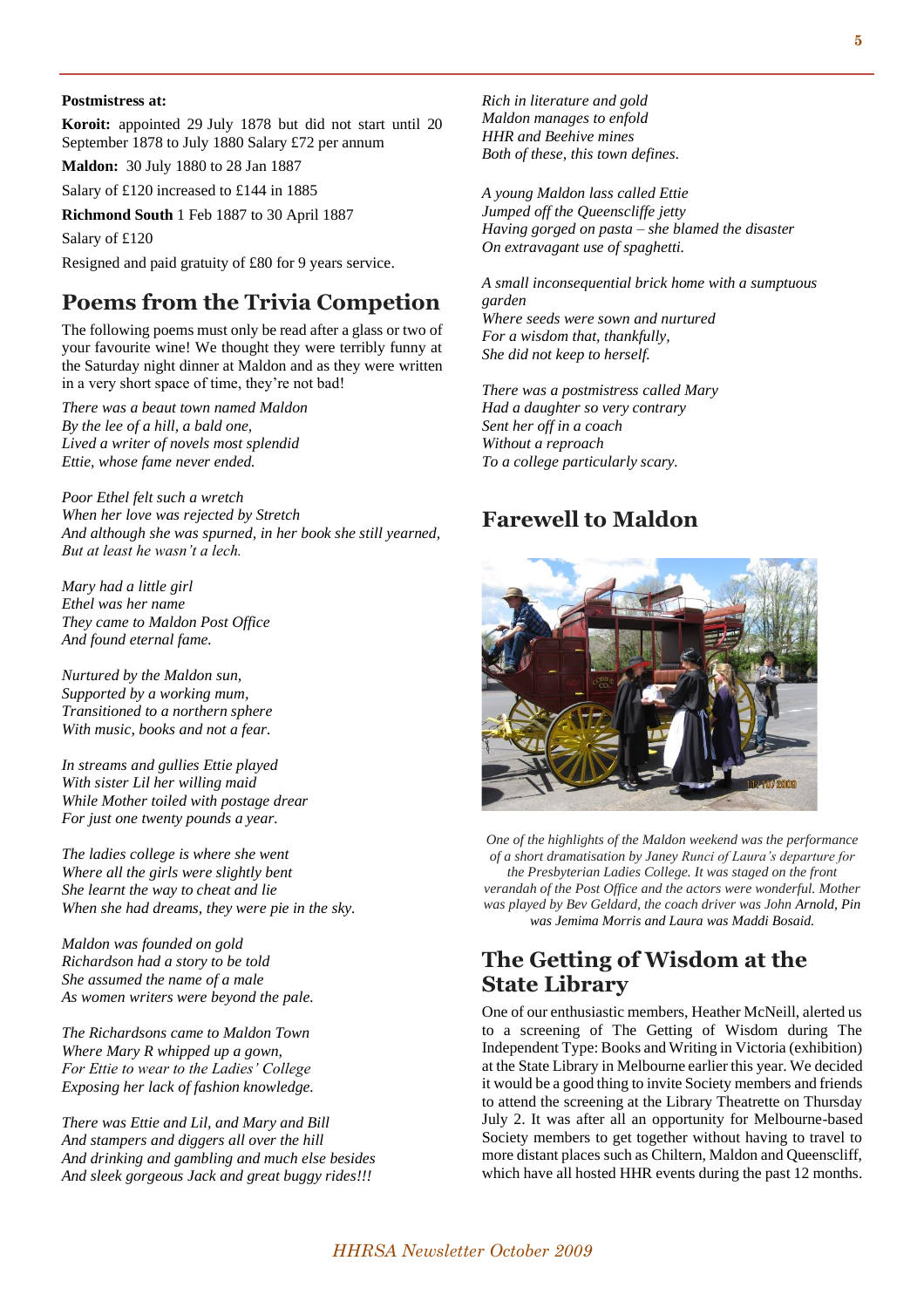Around about thirty Society members and friends were able to accept the invitation to attend this free screening, and quite a number of them were also able to rendezvous a little earlier at the State Library cafe where many acquaintances were renewed and coffees and teas drunk. Many of us, of course, had previously seen the film made in 1978, but there was general agreement that it had stood the test of time very well. We were also able to take the opportunity presented to us to visit the free exhibition at the State Library celebrating Victoria's rich and diverse written culture. It was pleasing to see that Henry Handel Richardson was included in the line up of featured writers.

## **Contributions to Future Newsletters**

We would be very pleased to receive any articles, comments or quiz questions for the HHRSA's newsletter, which we hope to send out two or three times a year.

Please send them to Meg Probyn by mail or email: 158 Oxley Drive, Mittagong, NSW 2575 or [probyn44@bigpond.com](mailto:probyn44@bigpond.com)

# **New Members**

We now have 166 members of the Society. If you know anyone who would like to join, please contact the Henry Handel Richardson Society of Australia by emailing the Secretary Meg Probyn at [probyn44@bigpond.net.au](mailto:probyn44@bigpond.net.au)

or Vice-president Graeme Charles at gcharles@communityaction.coop (Tel. 03 57 261173).

### **Minutes of the First Annual General**

### **Meeting held at Chiltern Athenaeum Annexe**

### **on 26 April 2009**

Present: Rex Fuge (President), Mary Fuge, Janey Runci, Helen McBurney, Dot Charles, Graeme Charles, Eunice DePiazza, Erika Hansen, Maureen Burrowes, Charles Summerfield, Rhonda Summerfield.

**Apologies:** Clive Probyn, Meg Probyn, Beth Chamberlain, Louise Doddrell, Frances Newbound, Jean Whitla, Lesley Cooper, Ken Turnbull, Marie Bell.

**President's Report:** President Rex Fuge tabled his report on the activities of the Society from its formation on 4 January 2008 until 31 December 2008. It was resolved that the President's Report be accepted.

**Treasurer's Report:** The Treasurer, Dot Charles tabled the Annual Financial Statement for the year ended 31 December 2008. It was resolved that the Treasurer's Report be accepted.

**Election of Office bearers and general committee members:** The President vacated the chair and nominations for the committee were called for. The following people were nominated. President: Rex Fuge, Vice-president: Graeme Charles, Secretary: Meg Probyn, Treasurer: Dot Charles. Other committee members: Mary Fuge, Clive Probyn, Janey Runci. It was resolved that the aforementioned be elected and serve as committee members until the next AGM.

**Annual Membership Subscription:** It was resolved that the annual membership subscription should remain at \$5. Notice was given of an intention to recommend an increase to the annual membership subscription at the next AGM.

……………………………………….

#### **THE COMMITTEE**

| President:        | Rex Fuge              | $(03)$ 5726 1467 |
|-------------------|-----------------------|------------------|
| Vice President:   | <b>Graeme Charles</b> | $(03)$ 5726 1173 |
| Secretary:        | Meg Probyn(.          | $(03)$ 4871 3134 |
| Treasurer:        | Dot Charles           | $(03)$ 5726 1173 |
| Committee members |                       |                  |
|                   | Clive Probyn          | $(02)$ 4871 3134 |
|                   | Mary Fuge             | $(03)$ 5726 1467 |
|                   | Janey Runci           | $(03)$ 5475 1270 |
|                   |                       |                  |